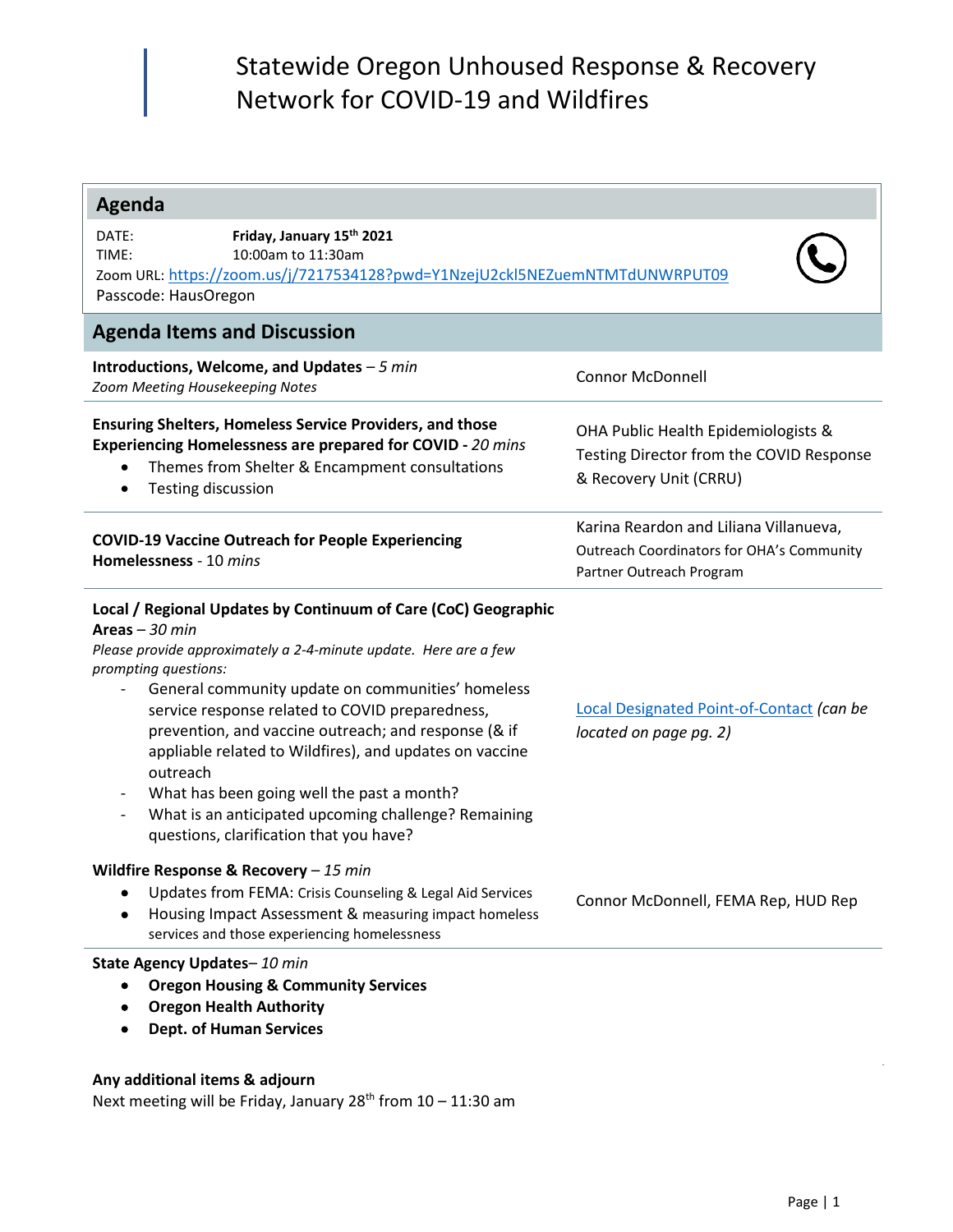# **COVID-19 Homeless Populations Taskforce**

| Statewide Regional Updates - January 15, 2021           |                                   |                     |                                                                                                                                                                                                                                                                                                                                                                                                                                                                                                                                                                |  |  |
|---------------------------------------------------------|-----------------------------------|---------------------|----------------------------------------------------------------------------------------------------------------------------------------------------------------------------------------------------------------------------------------------------------------------------------------------------------------------------------------------------------------------------------------------------------------------------------------------------------------------------------------------------------------------------------------------------------------|--|--|
| <b>Continuum of Care</b>                                | <b>Counties</b>                   | <b>Name</b>         | <b>Summarized Update</b>                                                                                                                                                                                                                                                                                                                                                                                                                                                                                                                                       |  |  |
| OR 500 - Eugene<br>Springfield/Lane<br>County CoC       | Lane                              | Heather<br>Sielicki | I work for White Bird Clinic. We are working on<br>vaccination efforts for our staff and then vaccinating the<br>larger 1A community.<br>https://whitebirdclinic.org/white-bird-clinic-partners-on-<br>covid-19-vaccination-effort/. Our Dental clinic is hosting<br>volunteer Dentists to help vaccinate the dental<br>community. Volunteers can vaccinate their own staff and<br>then help to vaccinate others. We are guessing 2000<br>possible dental professionals need to be vaccinated.<br>https://www.signupgenius.com/go/70a044dadaf2da3fe3-<br>white |  |  |
| OR 501- Portland,<br>Gresham, Multnomah<br>County CoC   | Multnomah                         | <b>Bill Boyd</b>    | Vaccines are being distributed today and Tuesday (1/19)<br>for congregate and semi-congregate shelter workers.<br>Weather advisory are a concern, outreach efforts and<br>hotel relationships are priorities. 3 shelter sites open and<br>working to plan if one had a COVID outbreak, might<br>include tents and sleeping bags.                                                                                                                                                                                                                               |  |  |
| OR 502-Medford,<br>Ashland, Jackson<br>County CoC       | Jackson                           | Melanie<br>Doshier  | Not directly involved but have received communications<br>around vaccines. ESG application for 2.3M for shelter<br>operations was just submitted and are waiting response. 2<br>app for Project Turnkey were also submitted. Conducting<br>sample survey for PIT count.                                                                                                                                                                                                                                                                                        |  |  |
| OR 503- Central Oregon<br>CoC                           | Deschutes,<br>Crook,<br>Jefferson | Colleen<br>Thomas   | Not available to give update. Connor states that kudos<br>for Central Oregon that for first time they were able to<br>get winter shelter up in 8 communities across 3 counties<br>that is for the entire season (not temperature<br>dependent).                                                                                                                                                                                                                                                                                                                |  |  |
| OR 505- Oregon<br><b>Balance of State Coc</b>           | 26 Counties<br>(Below)            | Jessica<br>Adams    | Providing support for 26 counties with efforts with rental<br>assistance and winter shelter planning. Defer briefs to<br>regions below.                                                                                                                                                                                                                                                                                                                                                                                                                        |  |  |
| OR 506-Hillsboro,<br>Beaverton/Washington<br>County CoC | Washington                        | Annette<br>Evan     | Providing people a daily bed for the 120-day season<br>(11/15/2020 through 3/15/2021). If the person does not<br>show up for 2 nights and does not communicate why they<br>are not there, the bed is cleaned per CDC and turned<br>over for someone new. 1.3M funding stream to help<br>support the work. Weather and floods are impacting<br>encampments. What is currently working for folks with<br>similar challenges. Working to transition from<br>encampments into my perm housing.                                                                     |  |  |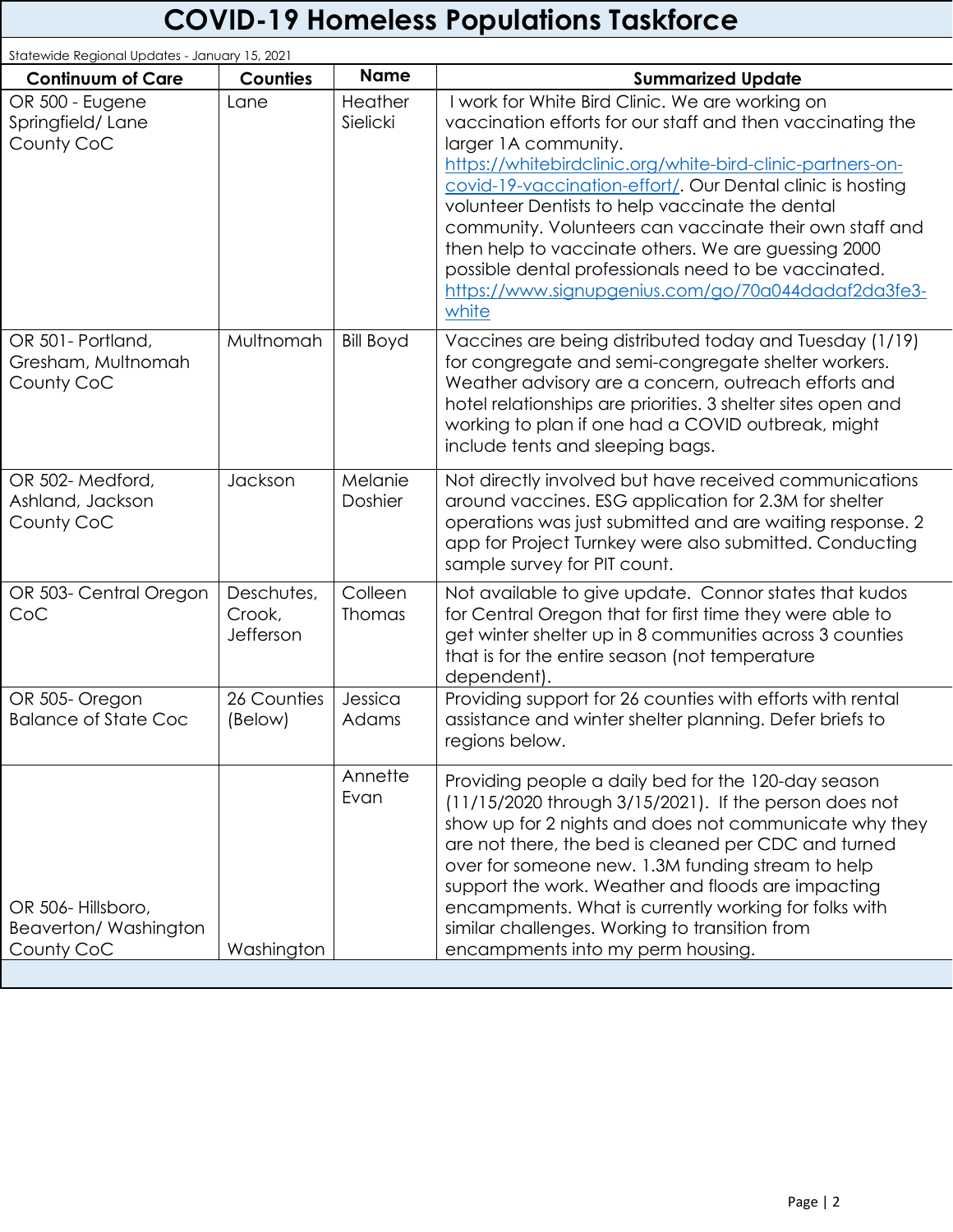| <b>OR-505 Balance of</b><br><b>State</b> | Coos, Curry                                  | <b>Beth</b><br>Barker-<br>Hidalgo | I'm in Curry County. ED Curry Homeless Coalition. We are<br>working with OHA staff to schedule drive/walk-thru testing<br>in Curry. Other partners include Coast Community Health<br>in Port Orford, the Gold Beach Community ctr, Chetco<br>library and the Brookings Homeless Task Force. We are<br>distributing 20L dry bags with hygiene supplies, socks, Safe<br>& Strong materials, masks, gloves, etc. Curry County will<br>not be receiving the volume of vaccines as was<br>anticipated, subsequently vaccines will only be available<br>to K-12 educators and people 80 or older. Community<br>Action agency will not be conducting PIT 2021. We<br>submitted an LOS for a project turnkey application. Rogue<br>Retreat is the applicant. Property is located in Brookings. |
|------------------------------------------|----------------------------------------------|-----------------------------------|----------------------------------------------------------------------------------------------------------------------------------------------------------------------------------------------------------------------------------------------------------------------------------------------------------------------------------------------------------------------------------------------------------------------------------------------------------------------------------------------------------------------------------------------------------------------------------------------------------------------------------------------------------------------------------------------------------------------------------------------------------------------------------------|
|                                          | Klamath,<br>Lake                             | Christina<br>Zamora               | Partner applied for ESG funds for transition housing project<br>and supporting a Project Turnkey app as a community<br>project. Phone and in person PIT count going on. Warming<br>center was reviewed. Challenge, lack of housing and<br>resources continue to be the big barrier.                                                                                                                                                                                                                                                                                                                                                                                                                                                                                                    |
|                                          | Grant,<br>Union,<br>Wallowa,<br><b>Baker</b> | Rochelle                          | Community Connection will be doing an unsheltered count<br>for Baker, Grant, Union, and Wallowa counties. I think the<br>Survey would be a great additional option during our<br>count.                                                                                                                                                                                                                                                                                                                                                                                                                                                                                                                                                                                                |
|                                          | Hood River,<br>Wasco,<br>Sherman             | Sarah<br><b>Kellems</b>           | We are in active communication with Hood River County<br>Health Dept and they continue to provide PPE to our<br>Warming Shelter program. Our shelter staff also had the<br>opportunity to participate in a drive-up vaccine clinic at<br>the Health Dept. yesterday and just under half of our staff<br>got their initial vaccine. We are hoping to set up an on-<br>site vaccine clinic at the shelter for our guests however<br>my understanding is that news from last night that federal<br>reserves of vaccine do not exist/will not be distributed<br>may mean this is not possible. We are also hoping that<br>flexible shelter siting will be considered in the upcoming<br>state legislative session.                                                                         |
|                                          | Lincoln,<br>Benton,<br>Linn                  | Daniel<br>McKenna-<br>Foster      | City voted to formalize an encampment site on an<br>existing RV site. Out of the 60, 40 returned after gravel<br>was laid. Thinking the application might have deterred<br>some from returning, background check concerns.                                                                                                                                                                                                                                                                                                                                                                                                                                                                                                                                                             |
|                                          | Counties not available:                      |                                   | Yamhill, Clatsop, Columbia, Tillamook, Gilliam, Morrow,<br>Umatilla, Wheeler, Harney, Malheur, Josephine, Douglas,<br>Clackamas, Marion, and Polk                                                                                                                                                                                                                                                                                                                                                                                                                                                                                                                                                                                                                                      |